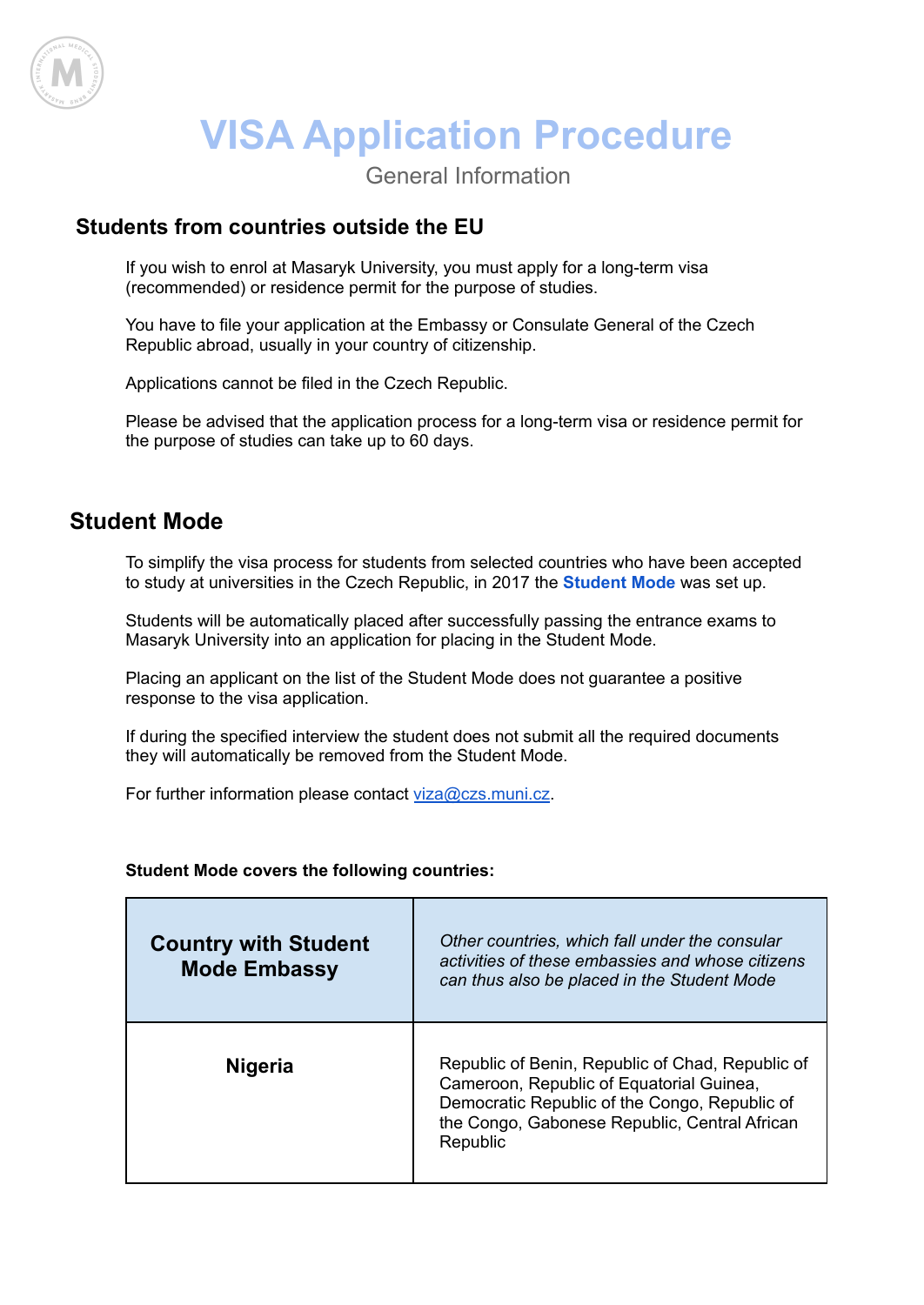

| <b>Vietnam</b>     |                                                                                                                                                                                |
|--------------------|--------------------------------------------------------------------------------------------------------------------------------------------------------------------------------|
| <b>Philippines</b> |                                                                                                                                                                                |
| <b>Serbia</b>      | Montenegro                                                                                                                                                                     |
| <b>Uzbekistan</b>  | Republic of Tajikistan, Turkmenistan                                                                                                                                           |
| <b>Ghana</b>       | Burkina Faso, Gambian Republic, Republic of<br>Guinea, Republic of Guinea-Bissau, Liberian<br>Republic, Republic of Ivory Coast, Republic of<br>Sierra Leone, Republic of Togo |
| <b>Turkey</b>      |                                                                                                                                                                                |
| <b>Kazakhstan</b>  |                                                                                                                                                                                |
| India              | People's Republic of Bangladesh, Republic of the<br>Maldives, Federal Democratic Republic of Nepal,<br>Democratic Socialist Republic of Sri Lanka,<br>Kingdom of Bhutan        |
| <b>Russia</b>      |                                                                                                                                                                                |
| <b>Ukraine</b>     |                                                                                                                                                                                |
| <b>Pakistan</b>    |                                                                                                                                                                                |